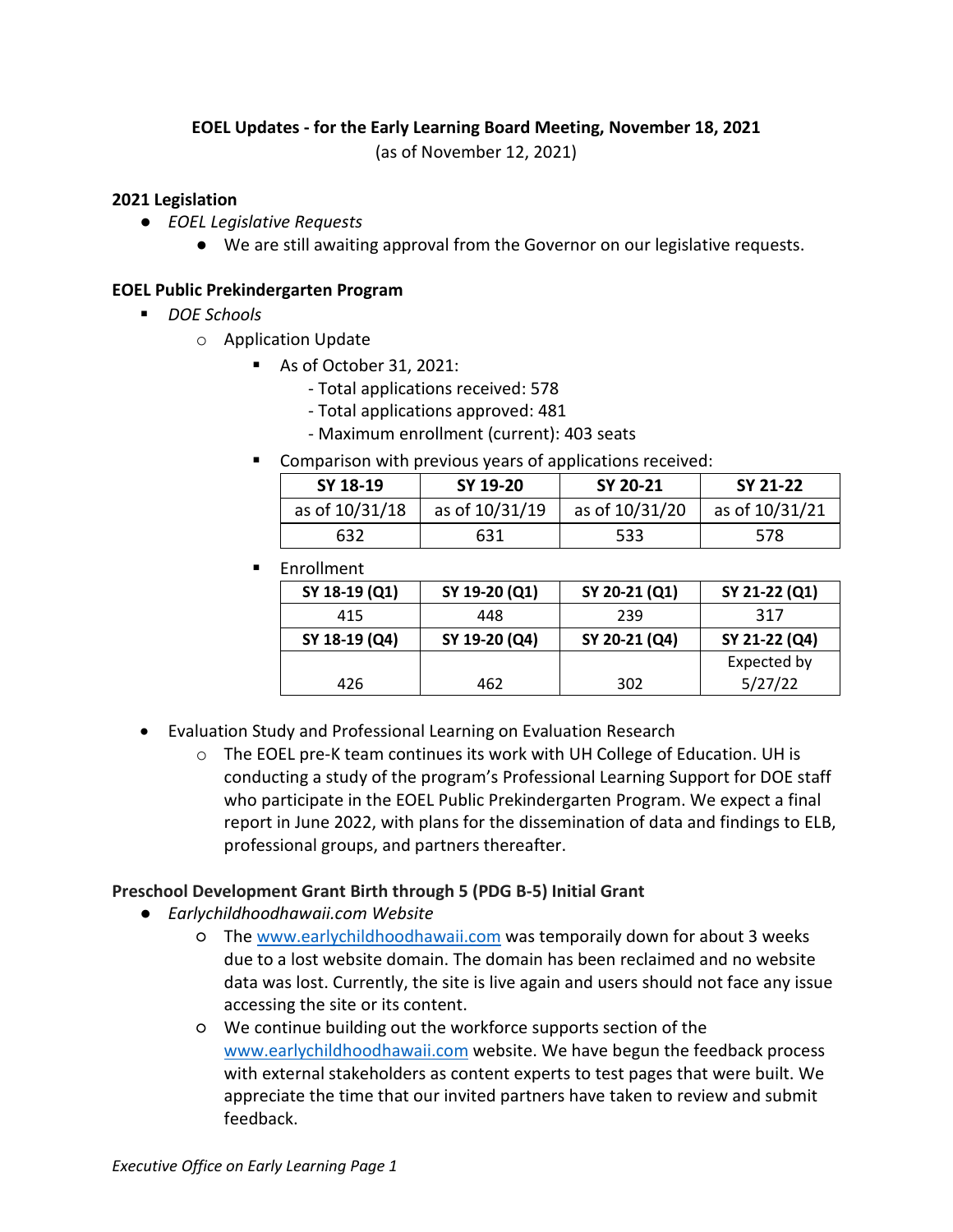- *2021 PDG B-5 All State Virtual Convening Announcement-October 2021*
	- EOEL would like to extend a mahalo to attendees of this year's PDG B-5 All State Convening and for their assistance with engaging champions to disuss ideas to bring to our state. Conference material and recordings of all the sessions should be made available soon.
- *Champions Engagement*
	- The four-phase champion reengagement process will need to continue for 2 more strategic implementation plans. EOEL needs to begin steps to provide convening support for these two plans.
	- Champions of the various SIPs that have completed the reengagement process will receive a questionnaire if they have not already.

# **Head Start State Collaboration Office (HSSCO)**

- *Head Start (HS)/Early Head Start (EHS) Grantee Updates*
	- $\circ$  Vaccination Mandates: Guidance is still pending from the Central Office of Head Start (OHS) as to how staff will need to comply with the Biden Administration's order that federal workers, Head Start Programs and employers with more than 100 employees be vaccinated by January 2022. It is anticipated that an interim final rule will be disseminated by mid-November. The OHS Region 9 office has held several listening sessions with Region 9 grantees about the impact this ruling is having on their programs, especially since the details for compliance are still unclear.
	- o In-Person Closures: HCAP Head Start on Oahu, which serves approximately 1,460 children and their families, had shut down all in-person services effective September 1. They have since reopened as of November 2<sup>nd</sup>.
	- $\circ$  The "Early Head Start Rising!" Campaign has been initiated by the National Head Start Association (NHSA) to serve 500,000 more infants and toddlers within the next 10 years. Currently, EHS grantees serve only 11 percent of eligible infants and toddlers, nationwide. NHSA is an advocacy organization and will be providing technical support to up to 10 state associations to develop infant/toddler policy agendas. The Head Start Association of Hawaii (HSAH) recently submitted its interest in being one of those state associations to work with NHSA.
- *Collaboration with State Partners*
	- $\circ$  The first of two listening sessions with cross-sector stakeholders and the HIDOE Education for Homeless Children and Youth program was held on November 2nd and November 13<sup>th</sup>. The HSSCO Director has been coordinating the planning of these sessions to support the EHCY program in spending some of its ARPA funds to connect more B-5 keiki experiencing homelessness to early childhood programs and services.
	- o The Infant Early Childhood Behavioral Health Plan (IECBH) Plan Advisory Committee recently selected a person to serve as the Plan Coordinator, effective mid-November. This person will serve as a project manager to support the plan